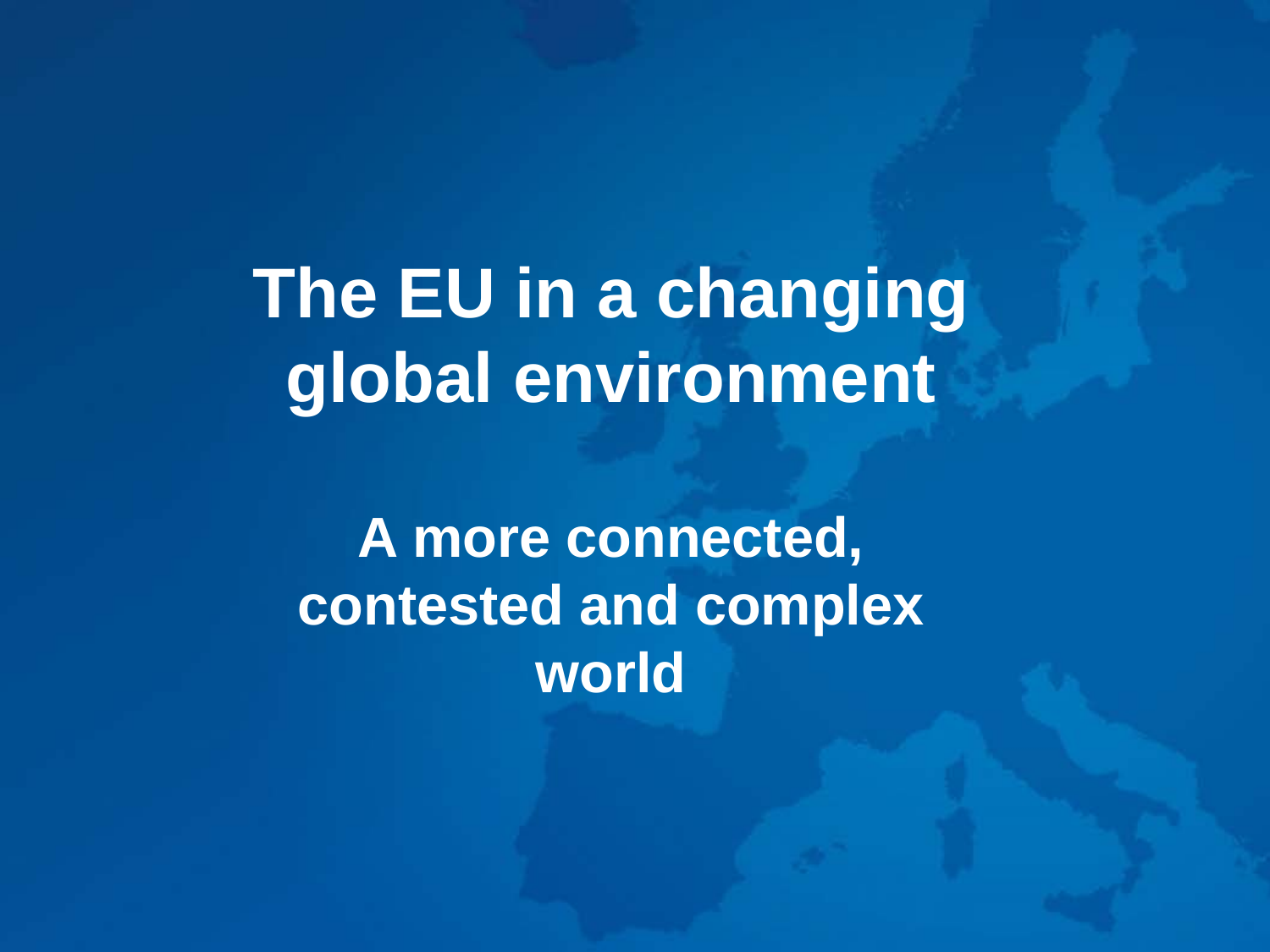#### **The mandate**

'The European Council invites the High Representative, in close cooperation with the Commission, to assess the impact of changes in the global environment, and to report to the Council in the course of 2015 on the challenges and opportunities arising for the Union, following consultations with the Member States.'

**A two-phase process of strategic reflection:** 

- **1) Strategic Review**
- **2) Strategy proper**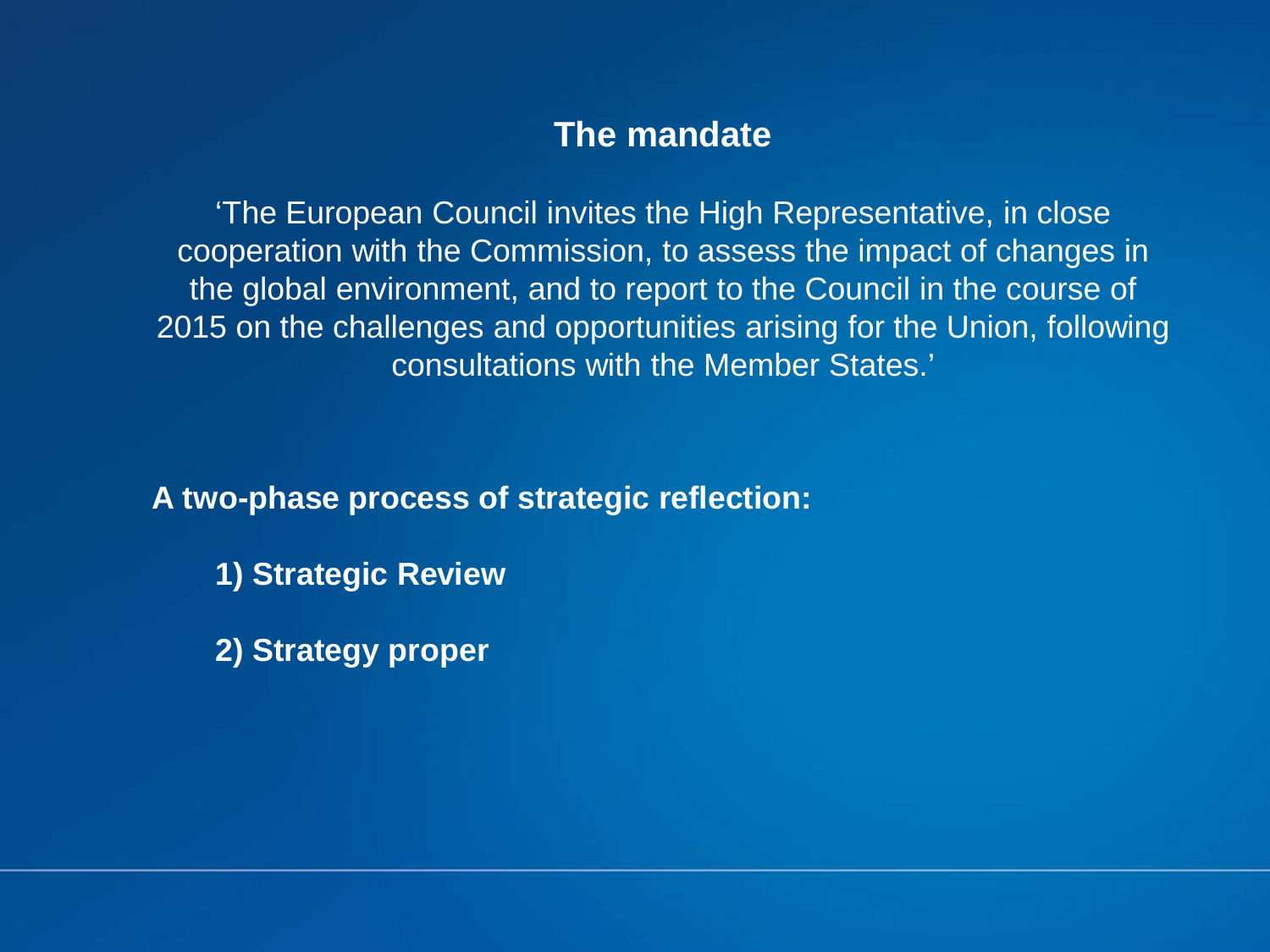#### **A changing global environment**

**A more connected world A more contested world A more complex world**

#### **Challenges and opportunities for the EU**

**Re-engagement with the Balkans and Turkey The fraying post-Cold War European order Upheaval in North Africa and the Middle East The changing relationship with Africa The transatlantic partnership at a crossroads The evolving multilateral system**

**Is the EU equipped for the task(s)? Direction Implementation A joined-up approach**

#### **Conclusion**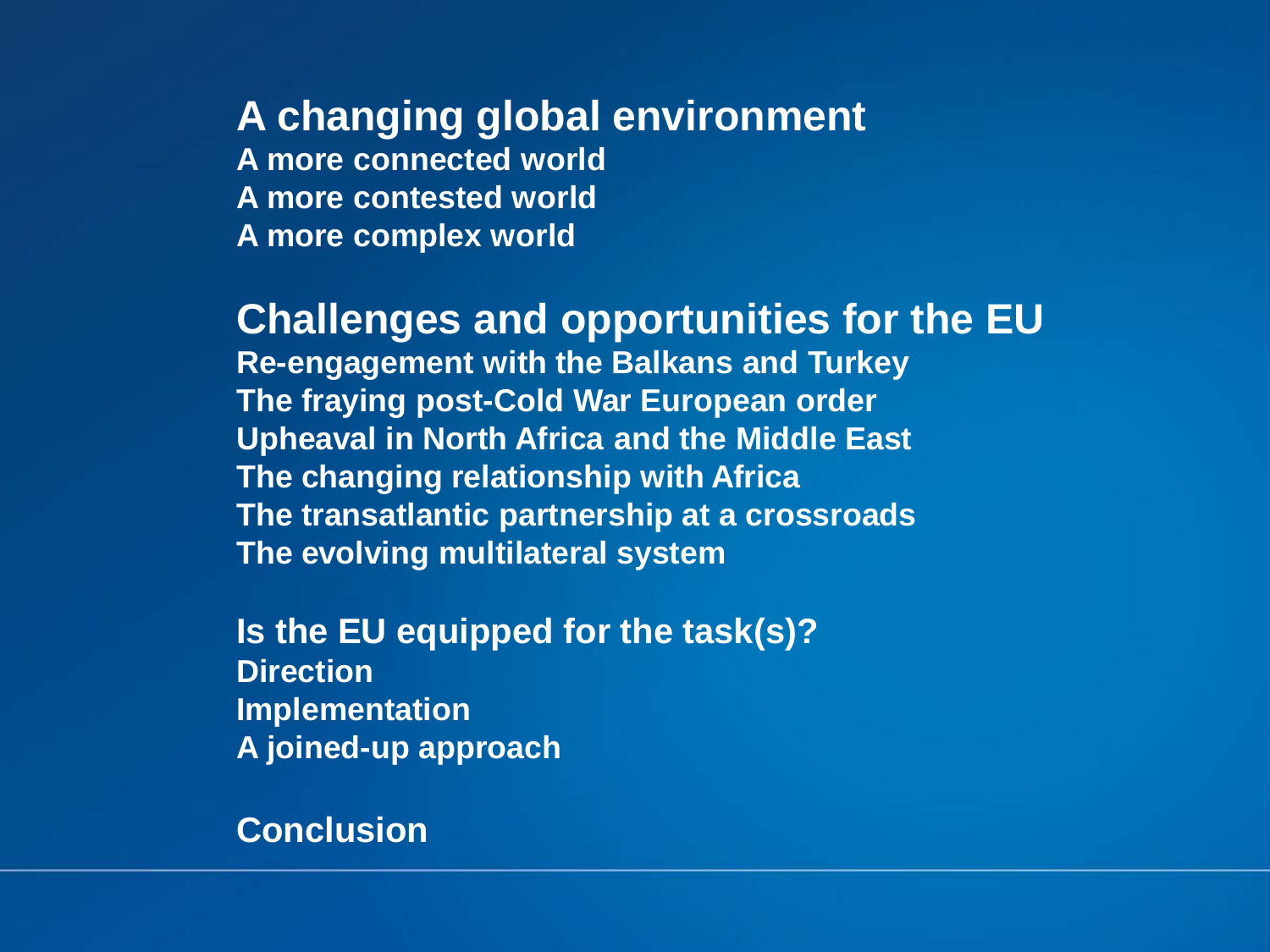# **A more connected world**

- Unprecedented surge in human mobility: growth in tourism, migration, and exchanges
- Individuals are being empowered to an unprecedented extent: more opportunities and more risks

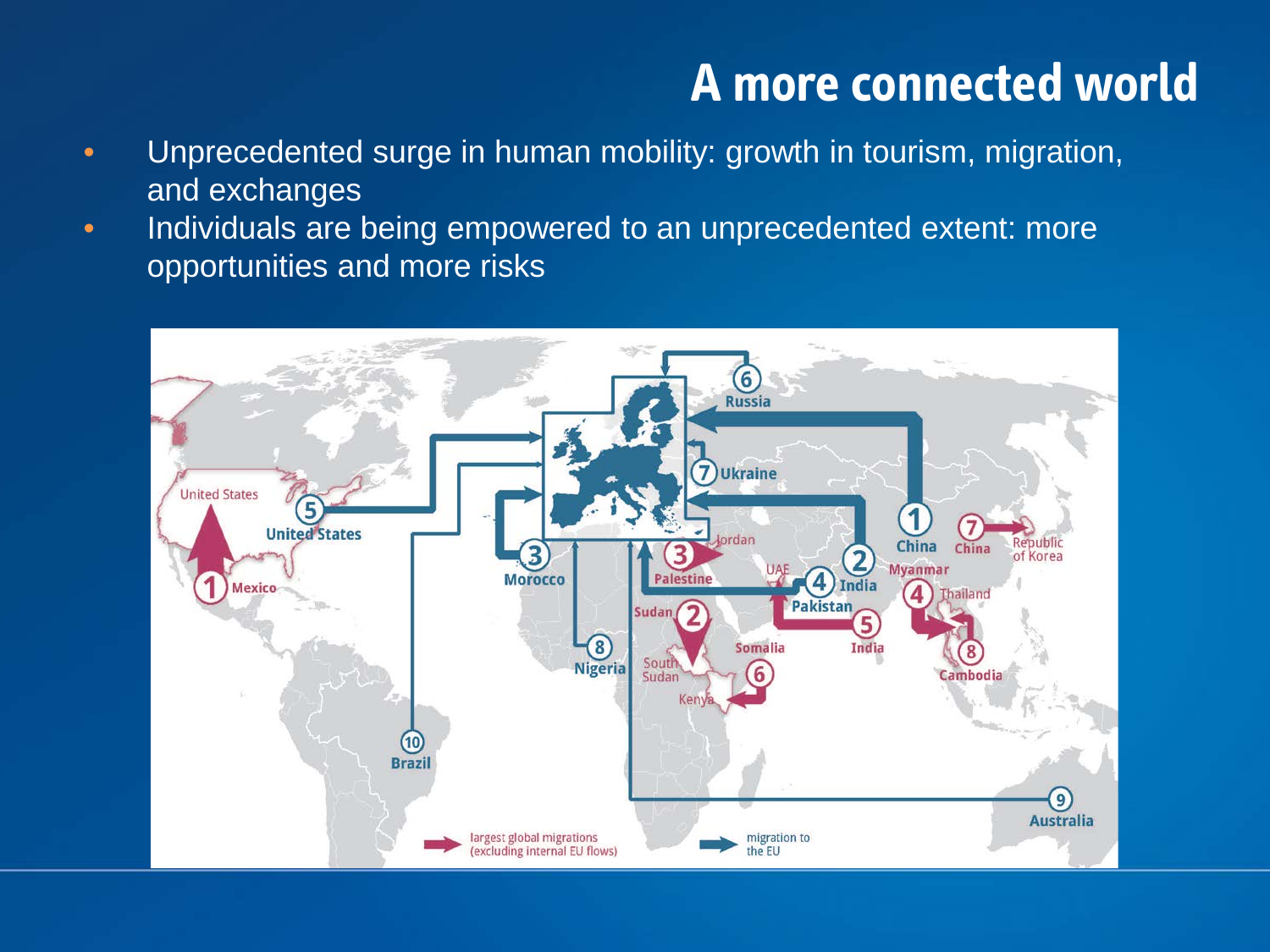#### **A more connected world**

- Exponential spread of technological webs
- Greater connectivity through the integration of markets
- Europe, too, more connected as highlighted by the eurozone crisis

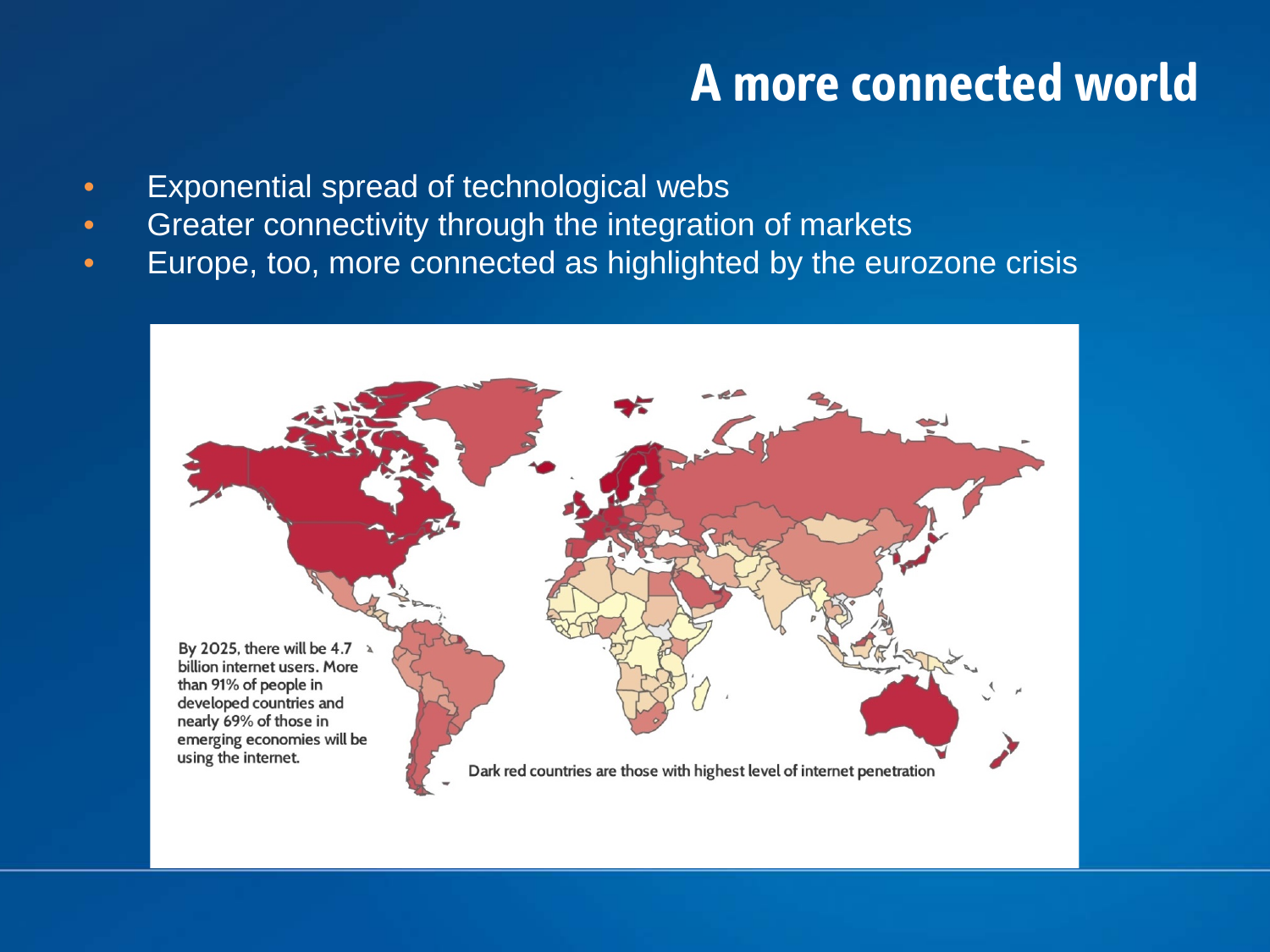#### **A more contested world**

- Fragile states and ungoverned spaces
- Conflicting identities and ideologies
- Global population to reach 9.6 billion by 2050
- Global middle classes on the rise, growing inequality
- Environmental stress and resource scarcity
- Hybrid warfare, cybercrime and cyberterrorism
- Europe, too, more contested: rise of populism and euro-scepticism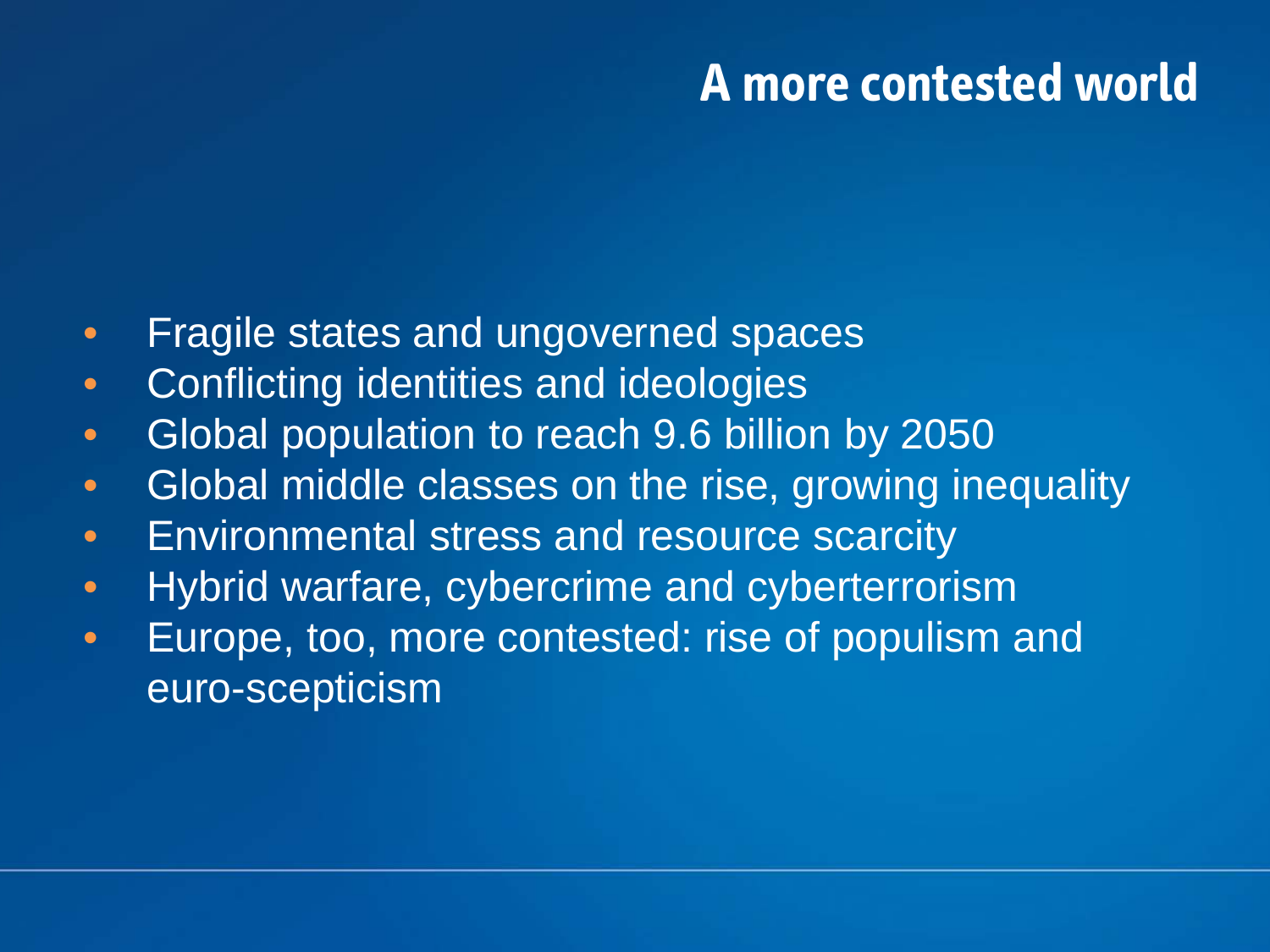- The US to remain the only country with such levels of global economic, military, technological and financial reach
- Europe's economic weight in the world declining but it still enjoys one of the highest per capita incomes

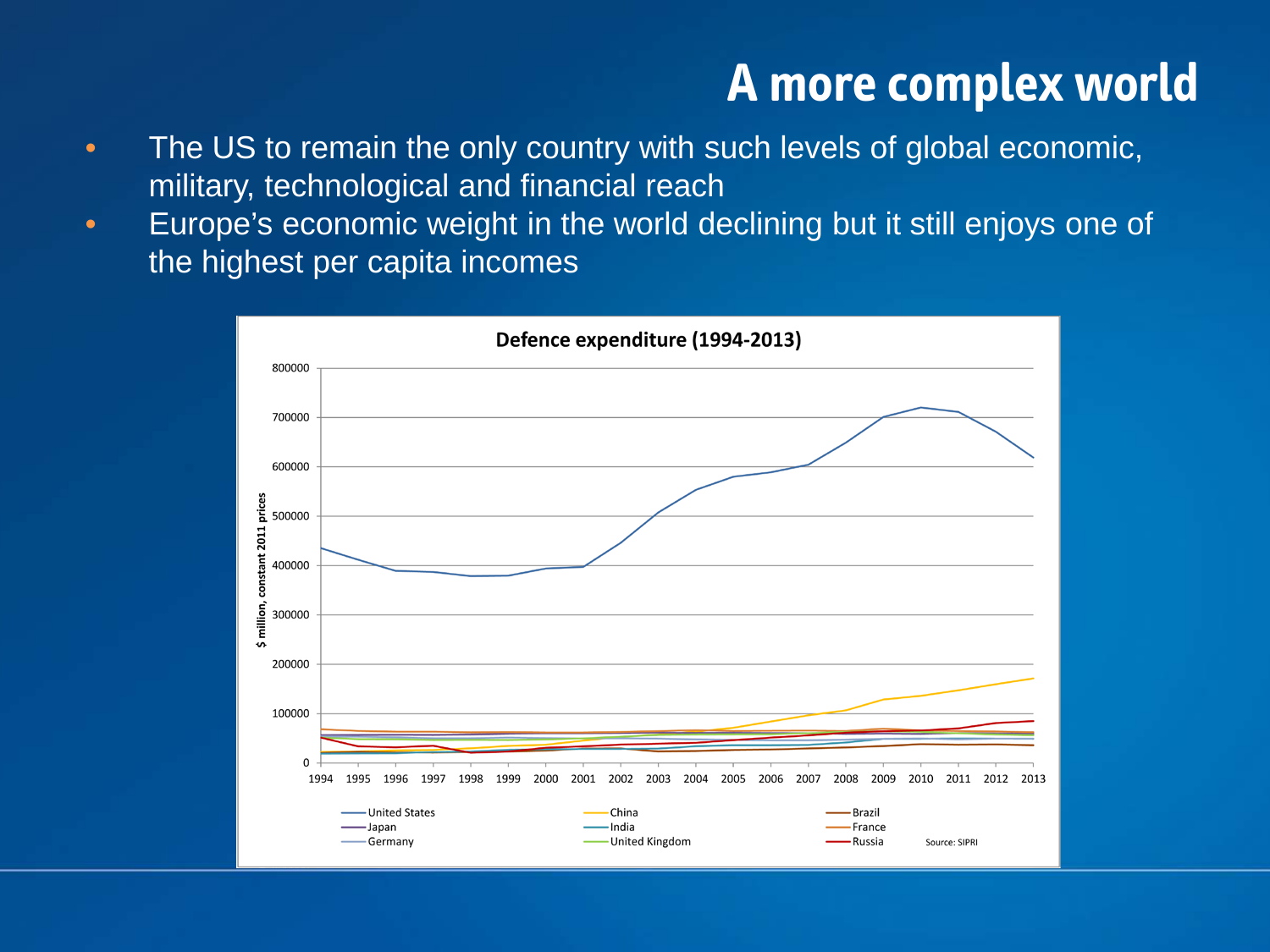- Rise of non-Western powers, especially China
- Although no cohesive alternative bloc in sight
- Regional powers on the rise: different power configurations in different regions



Source: IMF, WEO (Oct. 2014) | Note: GDP is adjusted for Purchasing Power Parity (PPP) | \* IMF forecast based on current trends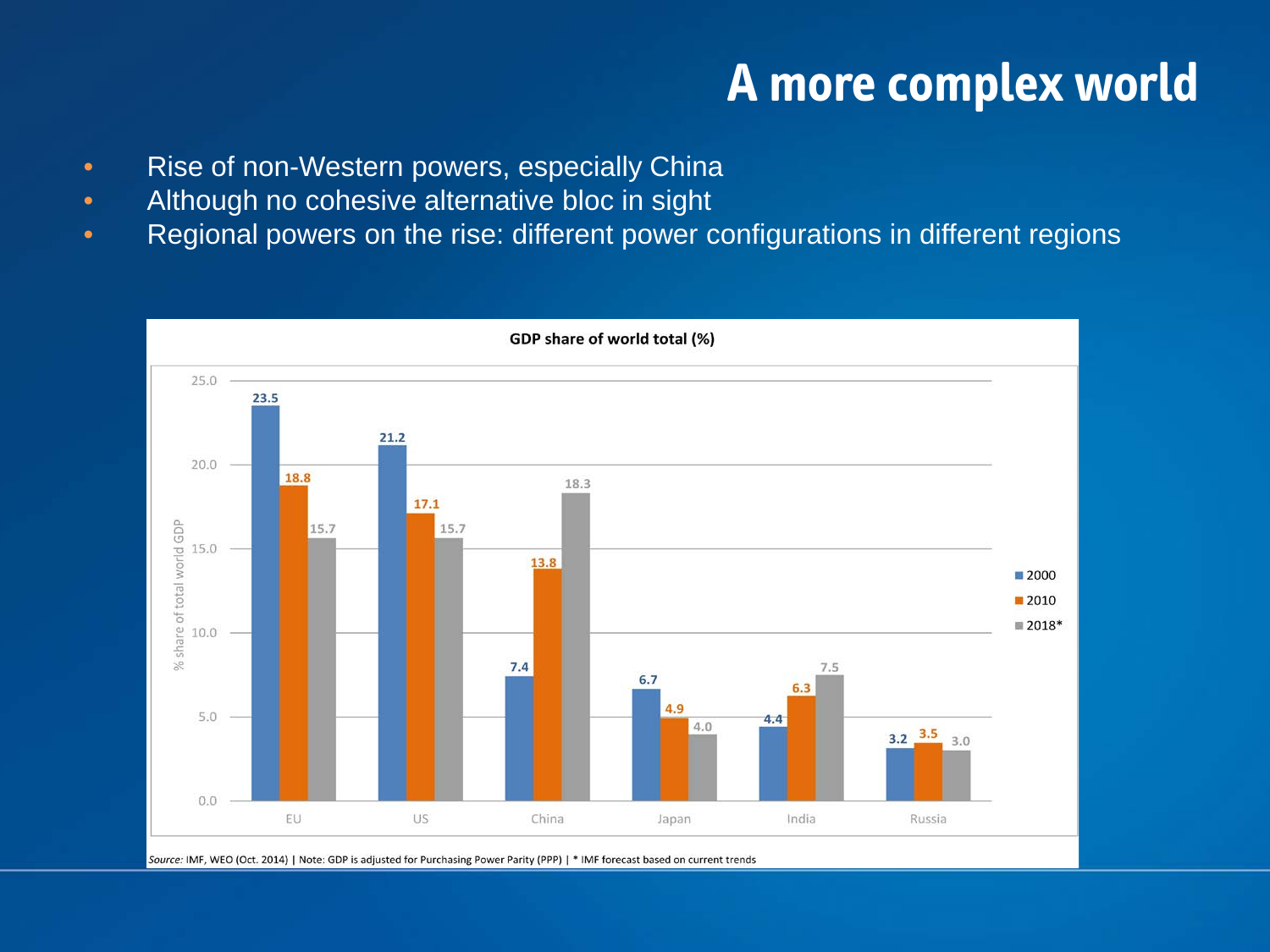#### Power shifts at global level:

- $\triangleright$  between countries and across regions
- $\triangleright$  away from states and governments
- towards markets, media, civil (and less civil) societies and individuals

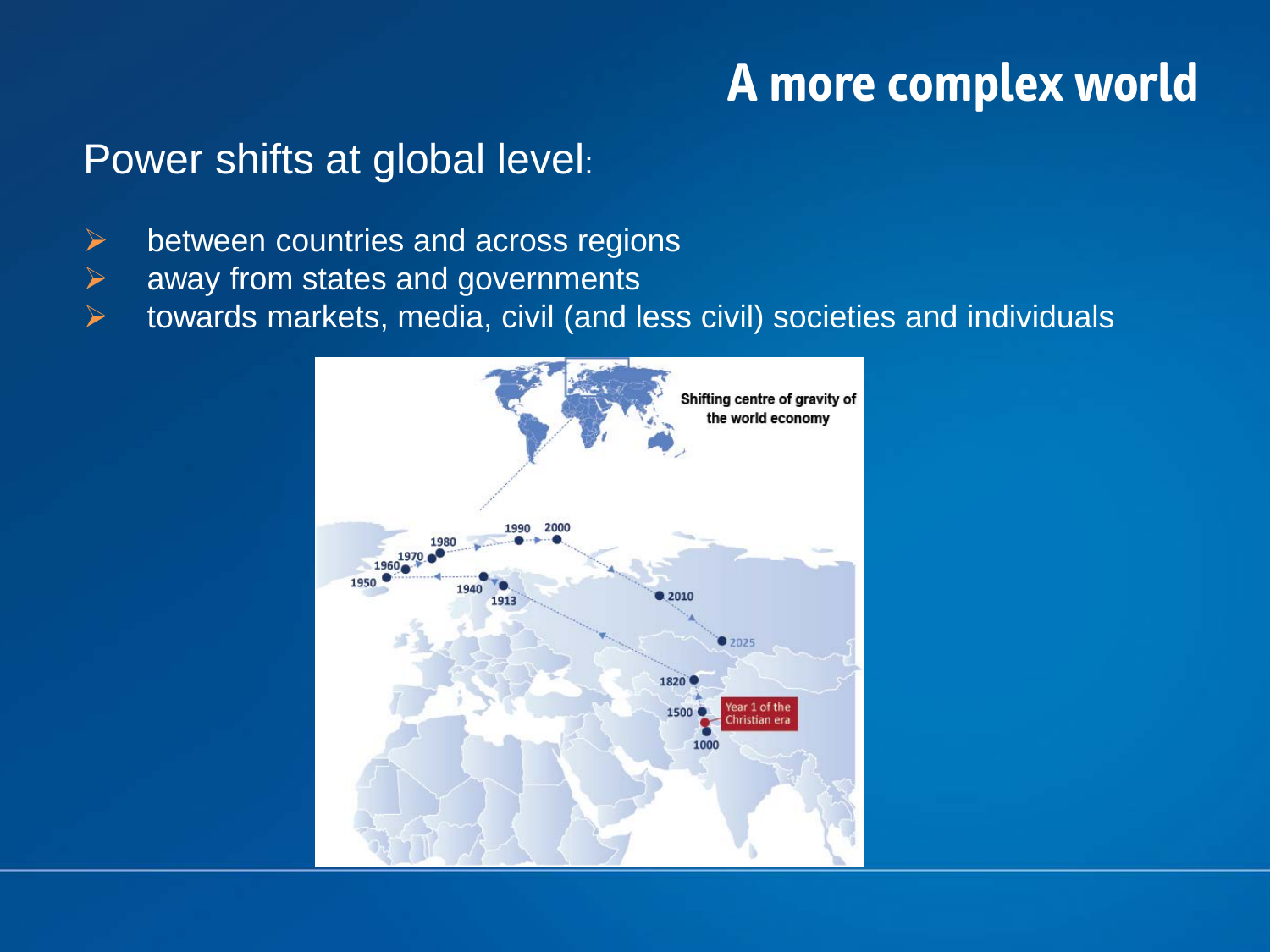- World system no longer bipolar, unipolar or even multipolar
- The very notion of 'polarity' now being called into question

A world of multiple players and layers bound by complex interdependence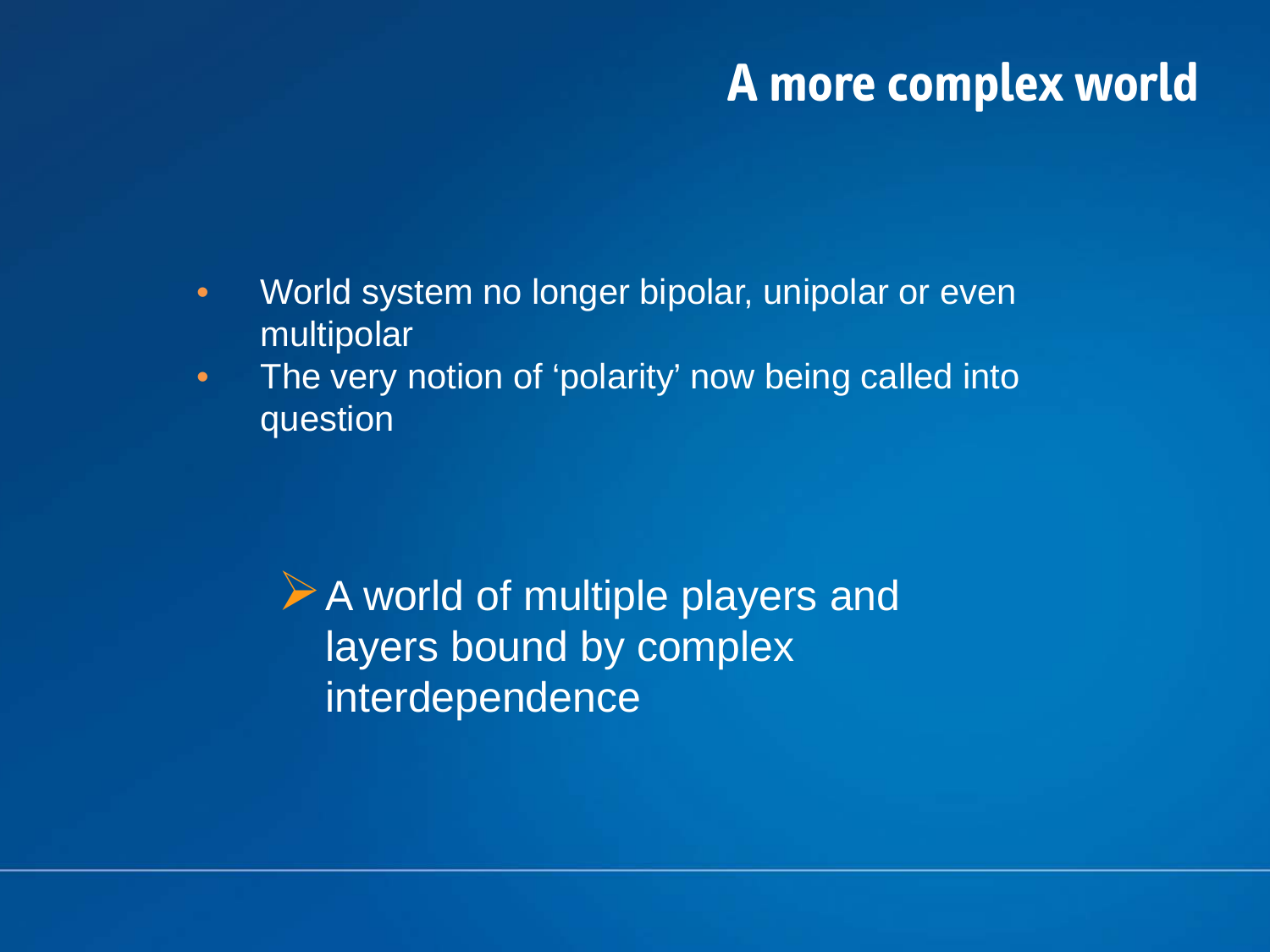# **Challenges and opportunities for the EU**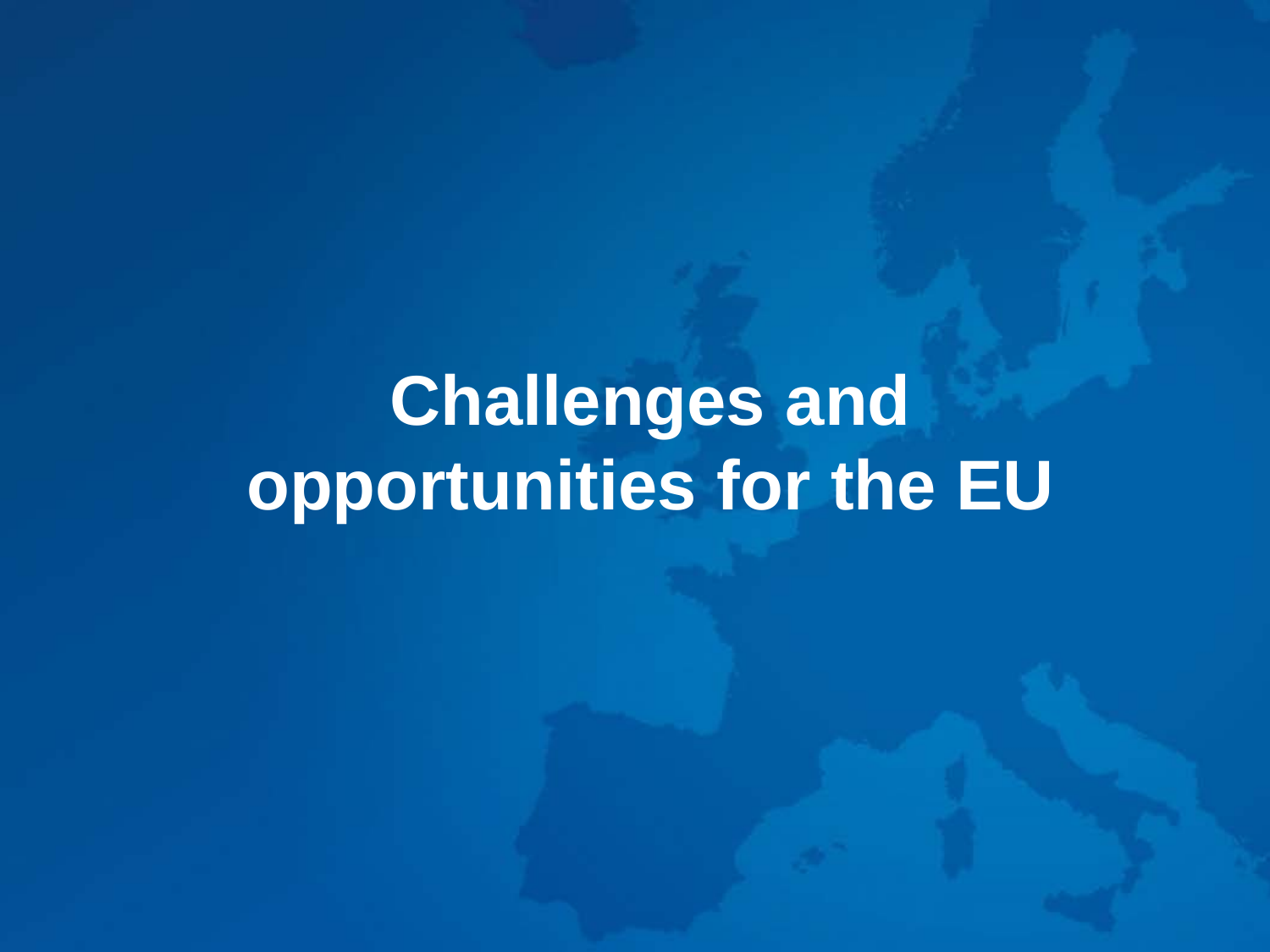#### **Re-engagement with the Balkans and Turkey**

- Trust in enlargement policy is declining in member states and candidate countries alike
- But no alternative to a credible enlargement policy for the EU in the Balkans and a fair accession process to ensure reforms in Turkey



Call for pre-accession policy to become more visible and tangible in order to rekindle positive reform dynamics - lest candidate countries look elsewhere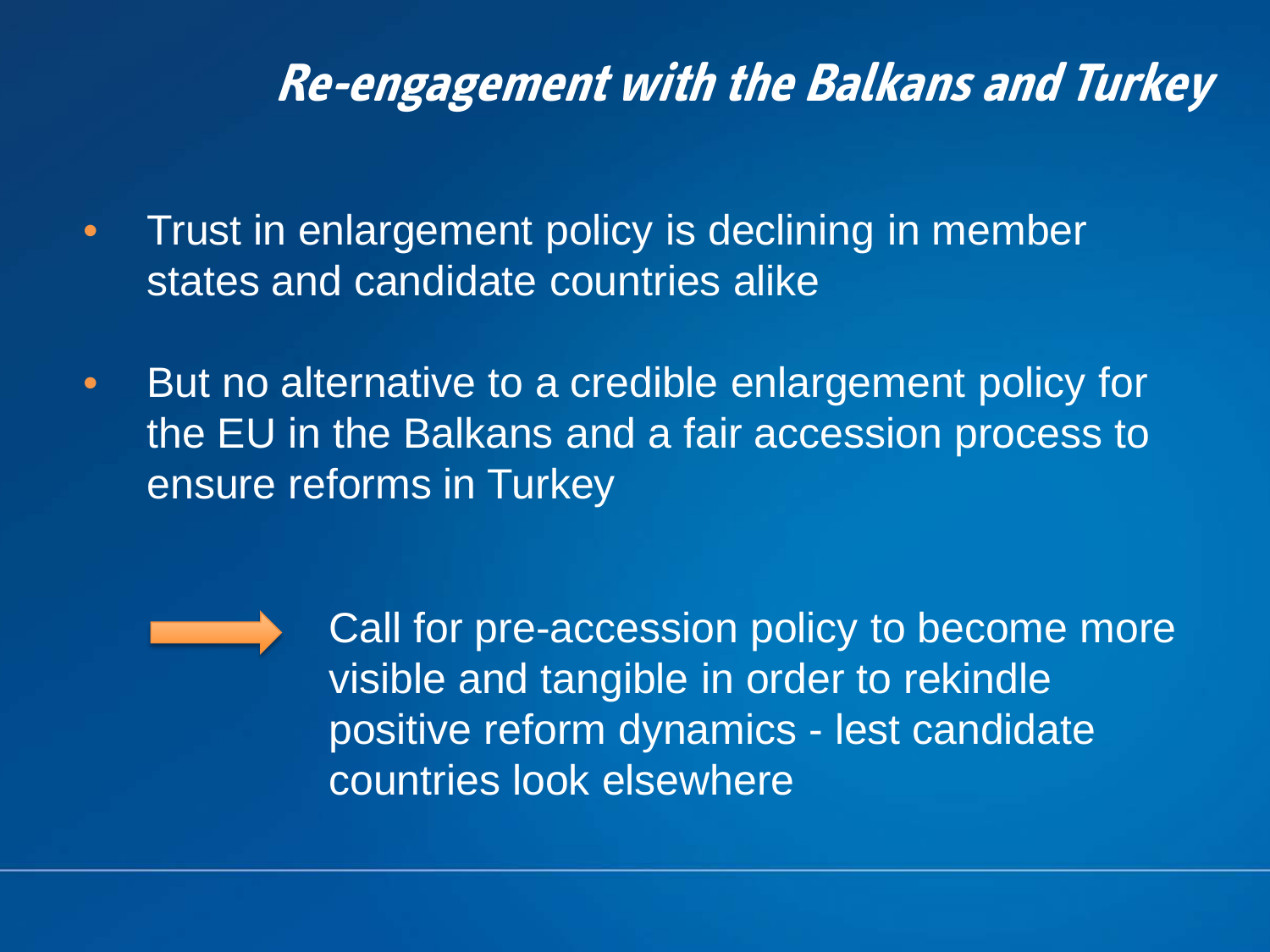### **The fraying post-Cold War European order**

- The return of geopolitics in Europe and the hardening of the security environment
- An assertive Russia challenging borders, the resilience of democracies, the security of energy supplies, and the cohesion of the EU

Call to forge a truly common foreign and security policy that includes - but is not limited to - an integration policy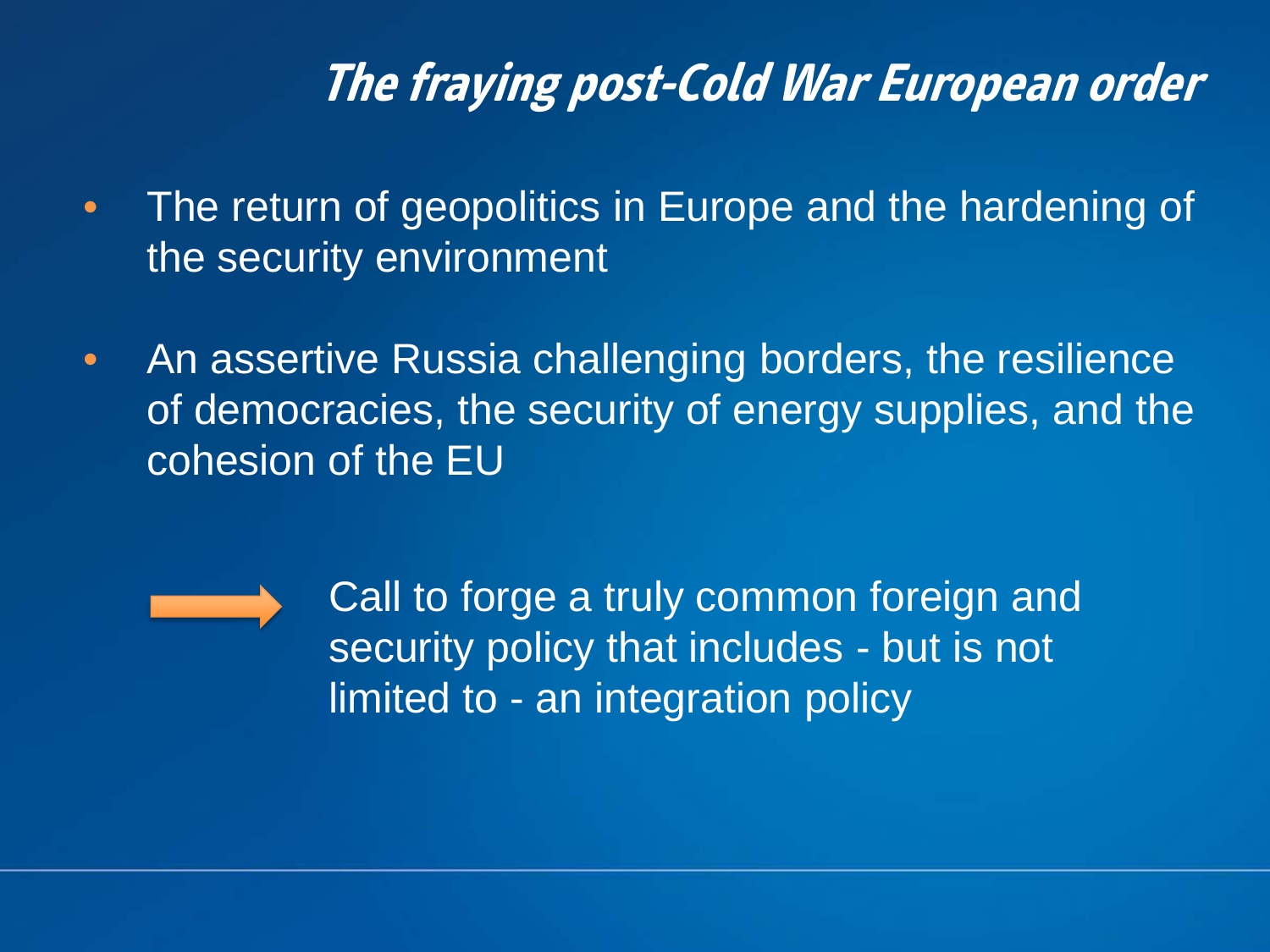# **Upheaval in North Africa and the Middle East**

- The positive human energy unleashed by the 2011 Arab uprisings overtaken by a wave of upheavals in the region
- Large-scale instability, fuelled by structural weaknesses and sectarian pressures – with spillover effects for Europe
	- Call to sharpen tools in the internal-external security nexus and redesign our diplomatic, economic and security instruments – but stability no substitute for sustainability Call to rethink the EU's relationship with the partners in the region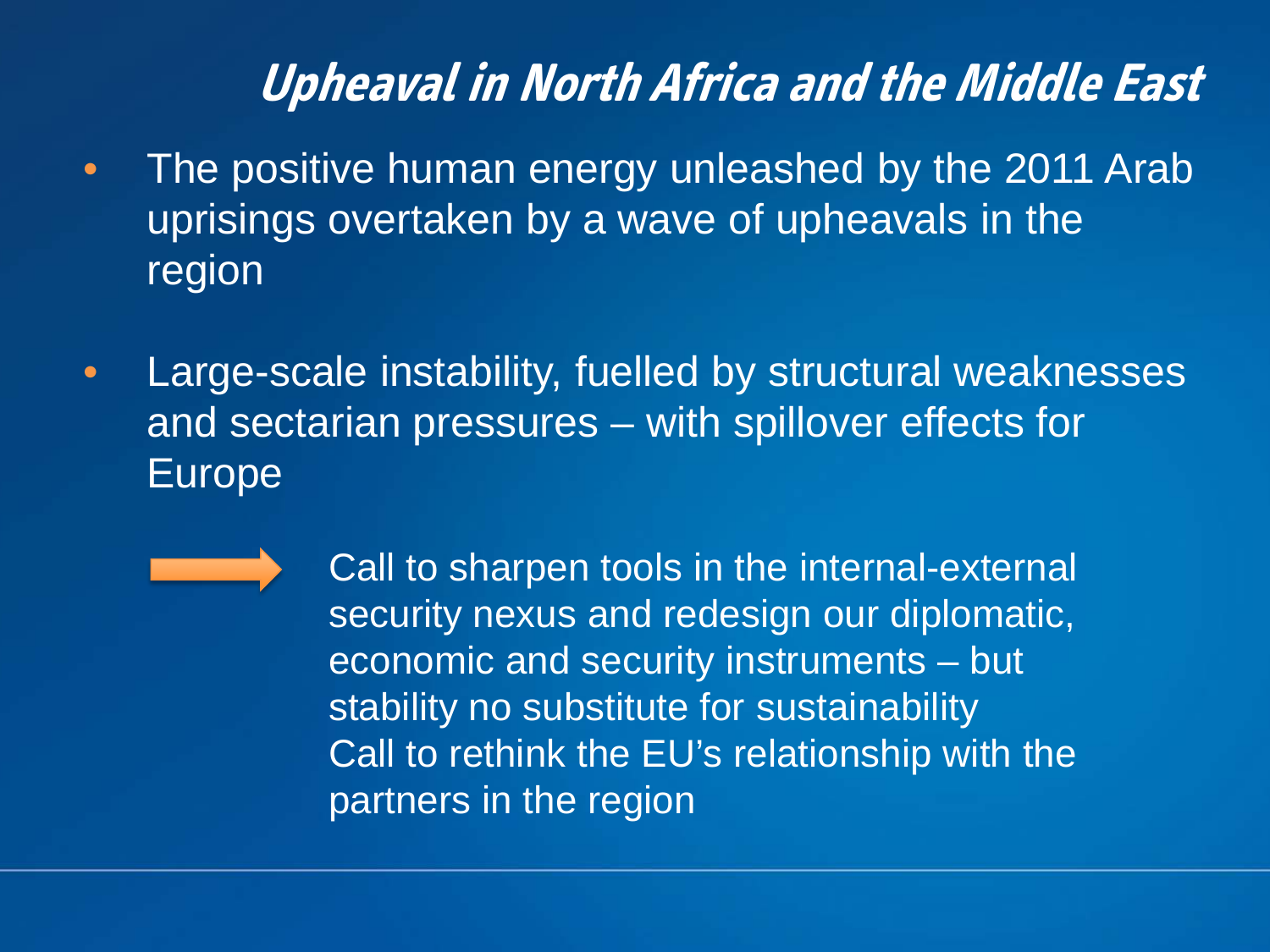# **The changing relationship with Africa**

- Africa today plagued by poverty, food insecurity and conflict
- But also a continent of opportunity with entrepreneurial spirit, agricultural potential and rapid demographic growth
	- Call to develop the right mix in migration, mobility and integration policies, bolster security cooperation with AU, UN and African partners notably in West Africa and the Horn, support education and development, and help tackle climate change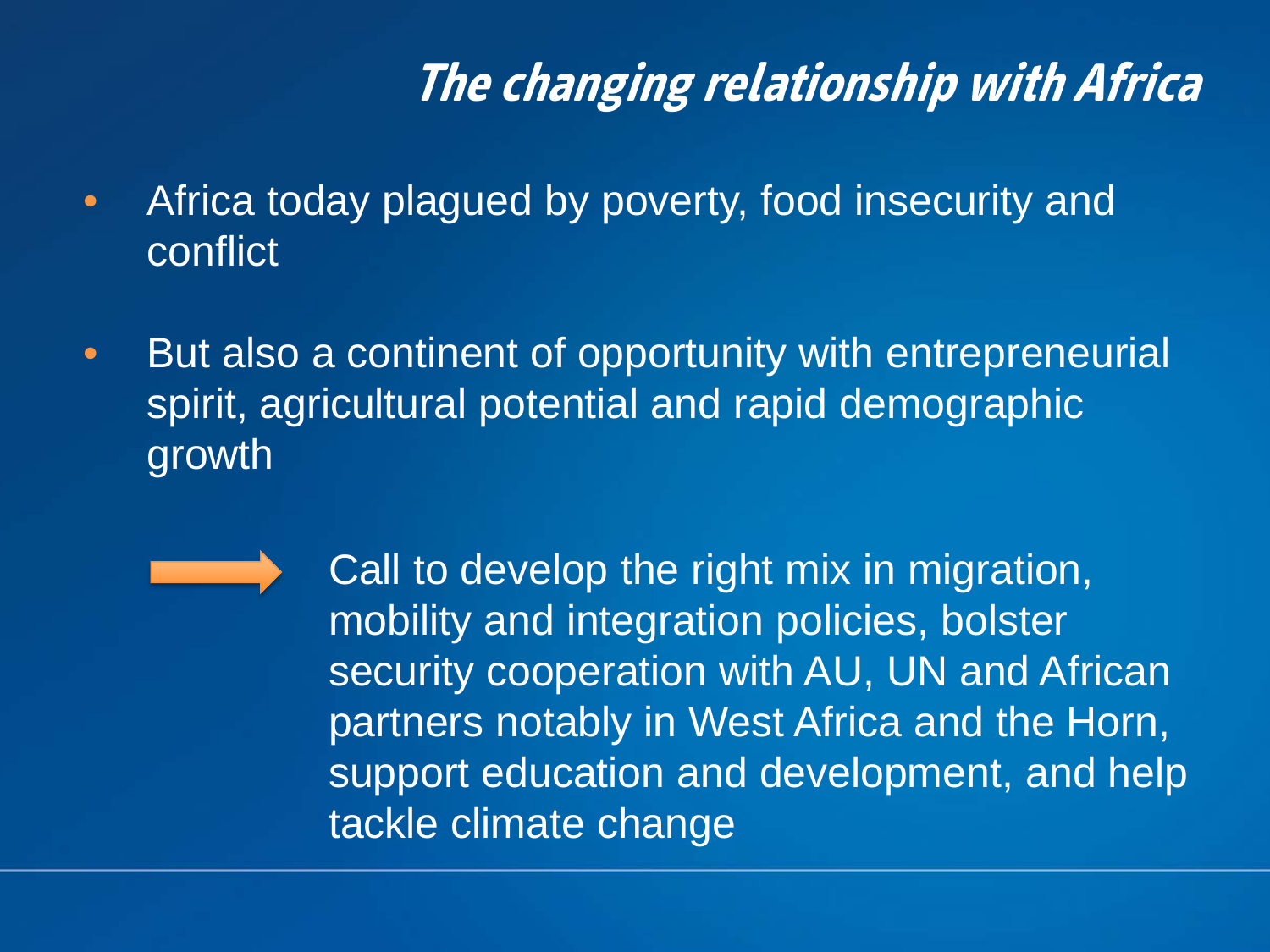#### **The transatlantic partnership at a crossroads**

- Reinvigorating the partnership to avoid a structural transatlantic drift
- The EU sharing values and interests with both North and Latin America
	- The Transatlantic Trade and Investment Partnership (TTIP) as both a free trade & investment agreement and a strategic endeavour. European partners to shoulder more responsibility in their neighbourhood and to increase EU-NATO cooperation and complementarity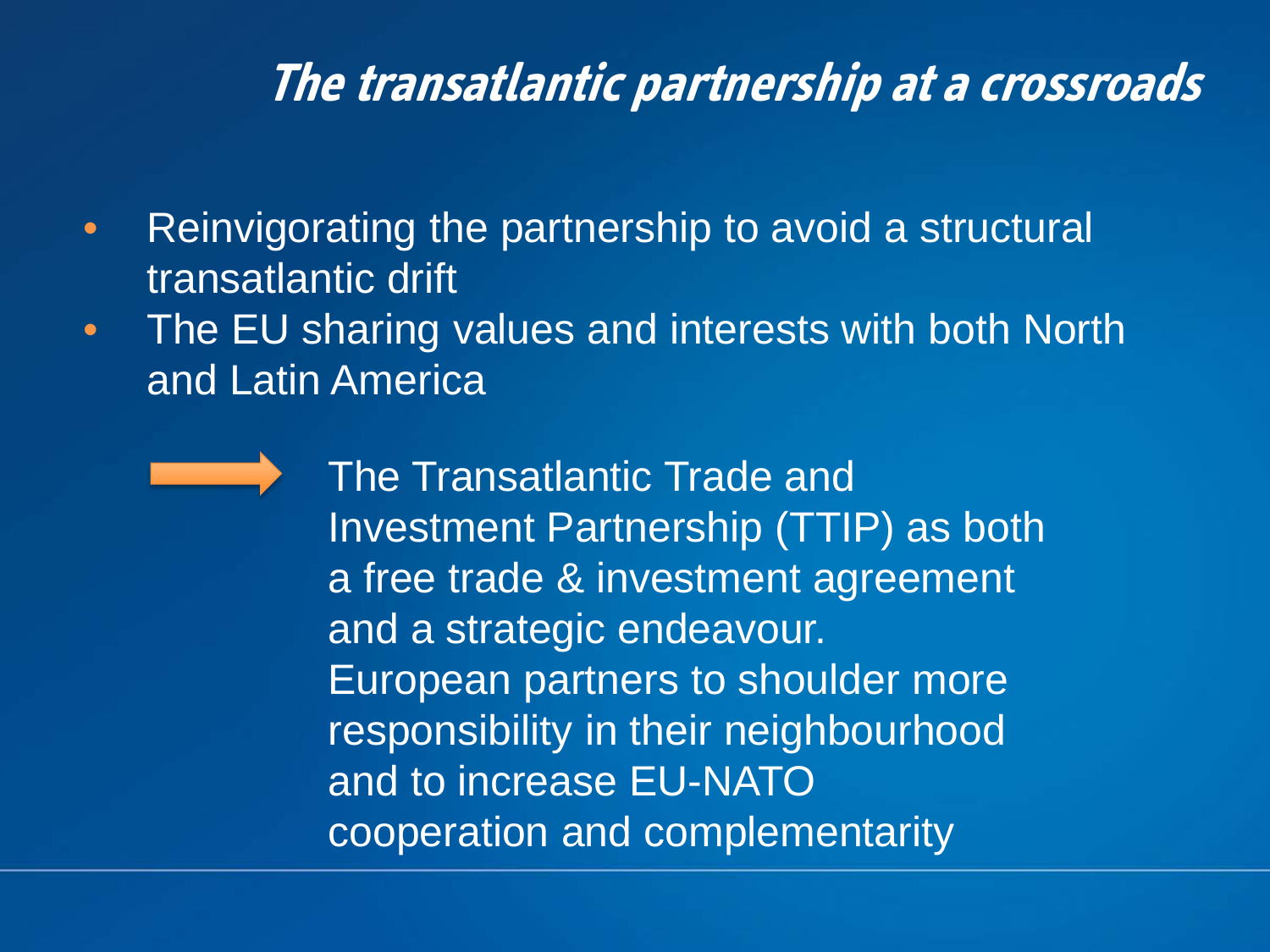# **The evolving multilateral system**

- Traditional multilateralism weakened: higher membership but lower effectiveness
- Deep sense among emerging countries that the post-WW 2 architecture (the UN system and the Bretton Woods institutions) and the post-Cold War system are no longer adequate
- Mini-lateralism and competing initiatives on the rise

Call to accommodate new players to preserve and reinforce a rules-based international order, and to provide responsive and tailor-made support for regional integration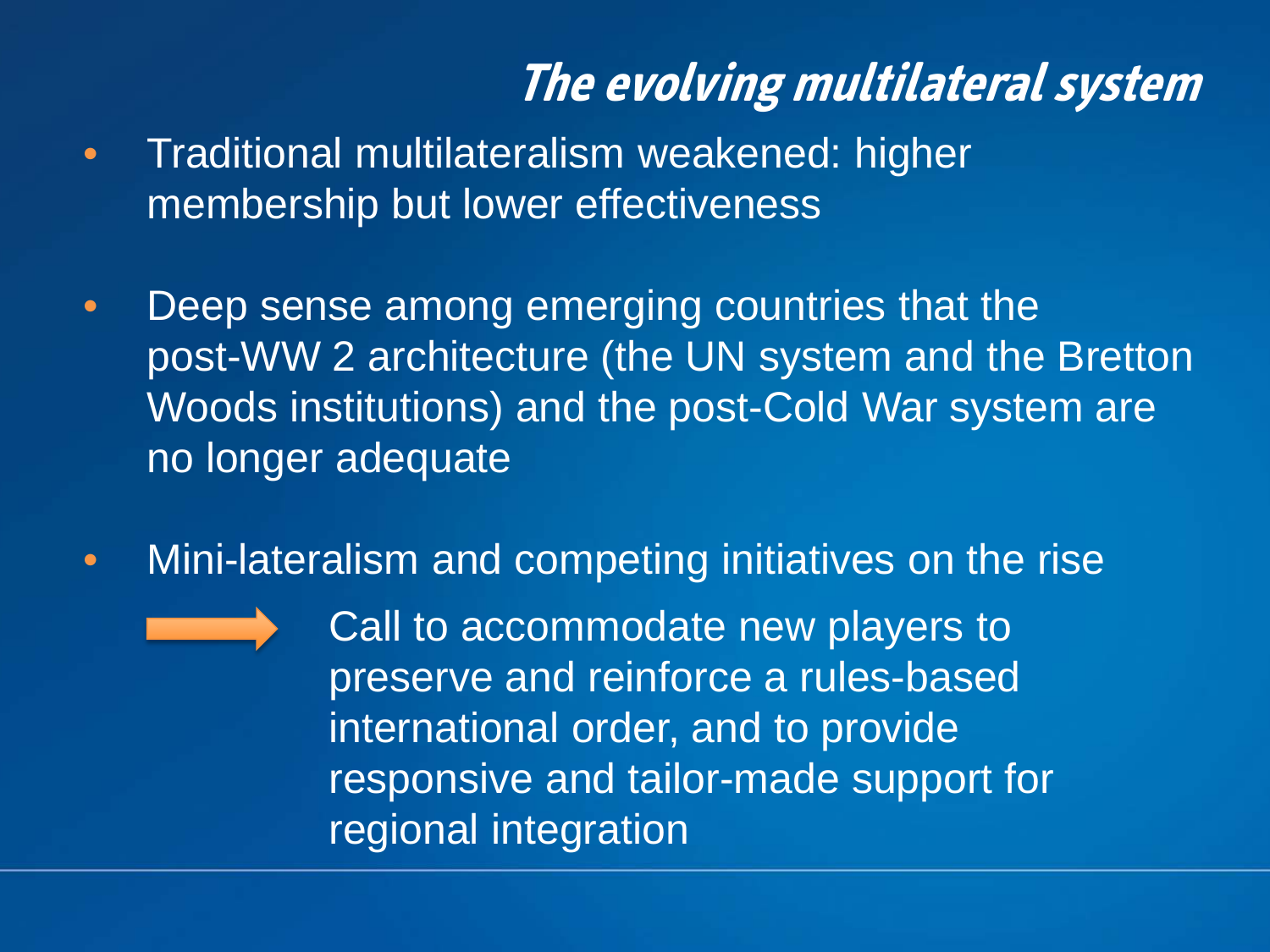**Is the EU equipped for the task(s)?**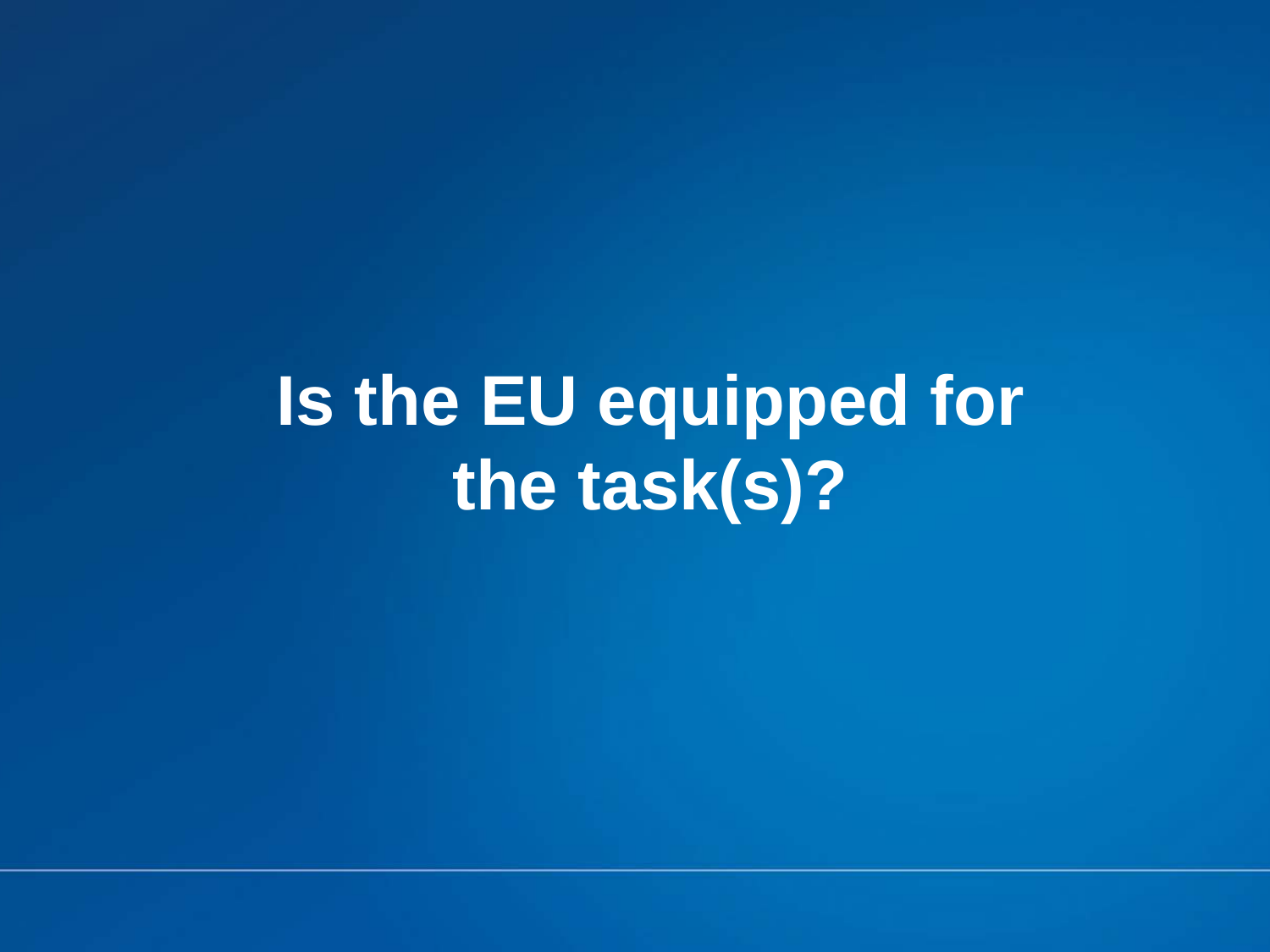### **Direction**

#### *Areas having undergone strategic adaptation*

- *Counter-terrorism:* Countering radicalisation and promoting an effective criminal justice approach
- *Cyber security:* Making online activities more secure and trusted while putting ICT at the service of development

#### *Areas undergoing strategic adaptation*

- *Development and humanitarian aid:* Contributing to and aligning with the post-2015 agenda
- *Energy security and climate change:* Diversifying sources and routes through partnerships with supplier and transit states
- **Migration:** Rethinking long-term goals in light of economic crisis in Europe and upheaval in the MENA

#### *Areas requiring strategic adaptation*

- *Trade:* striking a better balance between trade and non-trade objectives, multilateral and bilateral approaches
- **CSDP:** Rethinking headline goals and operational means in light of past experience and changing nature of conflict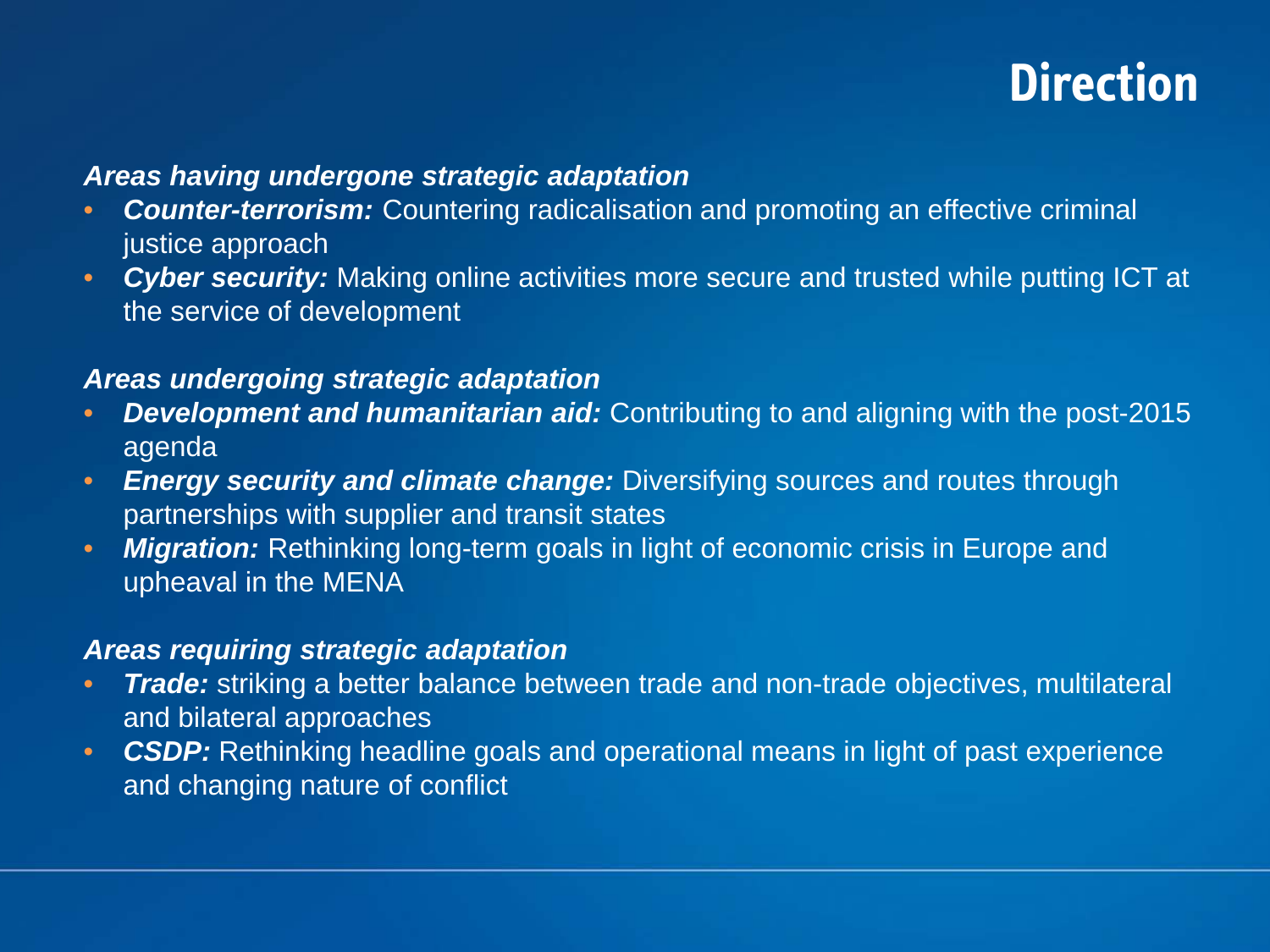#### **Implementation**

*Counter-terrorism:* Expertise shortfalls, lengthy procedural requirements and difficulties in finding implementing partners. Still insufficiently integrated into funding instruments

**Cyber security:** Being integrated into funding instruments but coherence between funding lines to be improved

*Development and humanitarian aid:* More flexibility, adaptability, and outcome (not process) orientation necessary. New donors (with other strings attached) and rising conflict to open up new challenges

*Energy security and climate change:* Inadequate MS buy-in to external energy policy and obstacles in integrating the neighbourhood into the EU market

*Migration:* Capabilities being strengthened (FRONTEX, EASO) but still seriously underequipped for the challenges ahead

*Trade:* New implementation challenges over regulatory convergence – likely to be neither quick nor easy

**CSDP:** Effective partnerships with UN and AU, but difficulties in force generation and financing. Capabilities shrinking at both EU and member state levels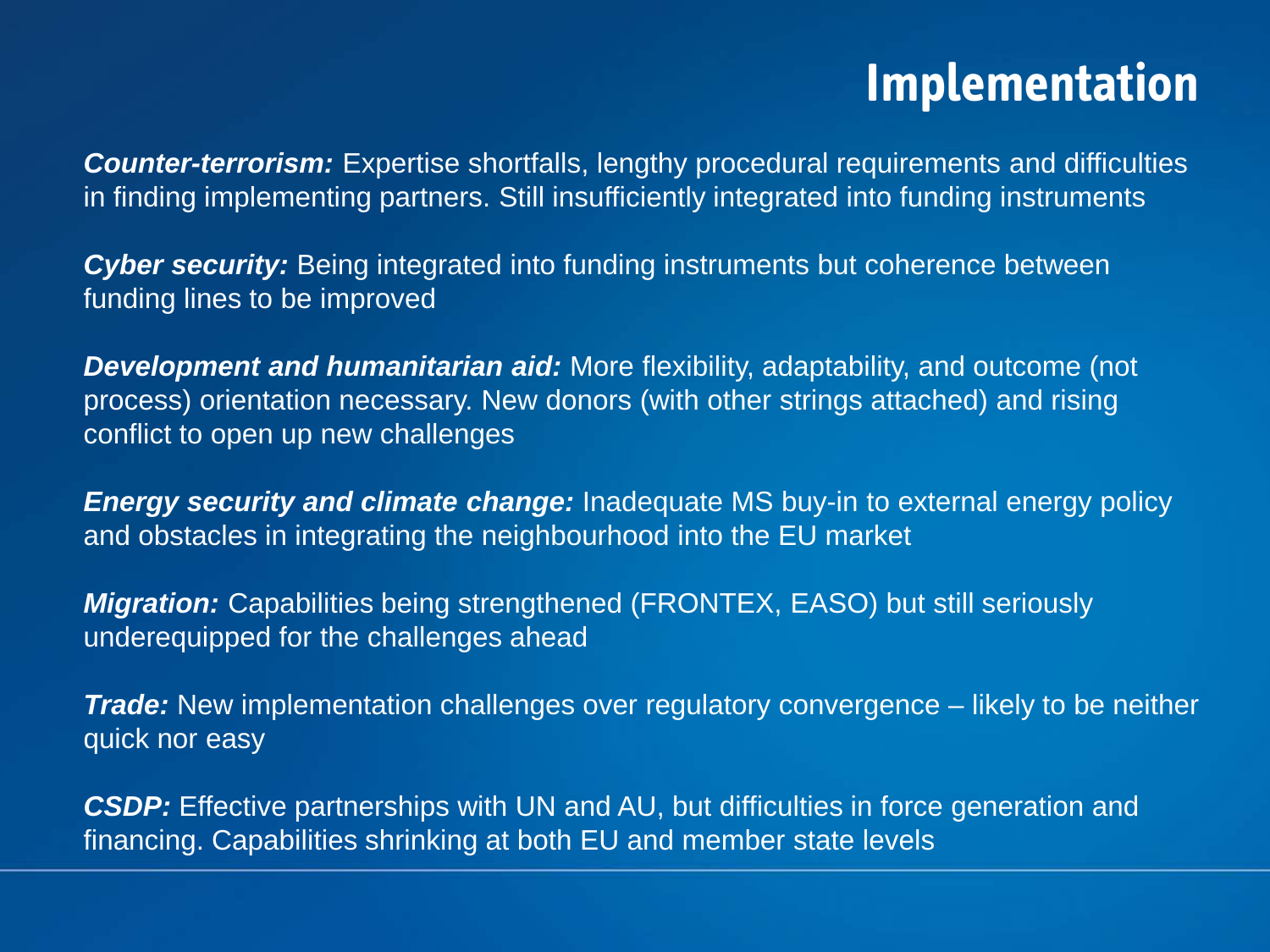### **A joined-up approach**

- The comprehensive approach as an EU 'trademark' should guide EU policy not only in crisis management but across all fields of external action
- New challenges require the various instruments of EU external action to work in synergy
- Greater synergies possible between migration/development/trade, energy/trade, cyber/CSDP/CT, CSDP/development/humanitarian aid